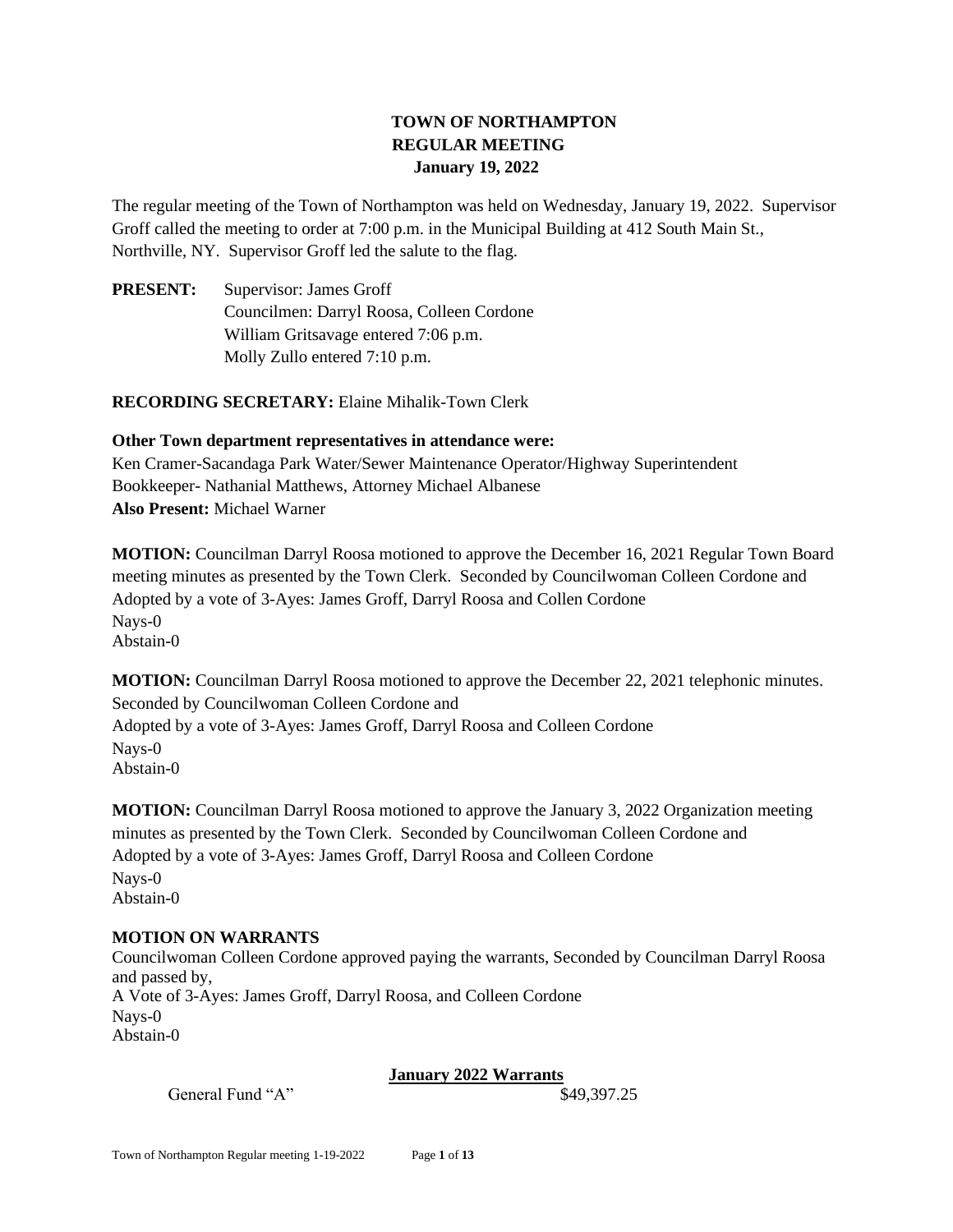| General Fund "B"                    | 5,419.62     |  |
|-------------------------------------|--------------|--|
| Highway                             | 39,941.20    |  |
| Sacandaga Fire District (Fishhouse) | 00.00        |  |
| Sacandaga Lighting District         | 1,583.49     |  |
| Sacandaga Sewer District            | 10,926.73    |  |
| Sacandaga Water District            | 15,885.75    |  |
| <b>Total Warrants</b>               | \$123,154.04 |  |

#### **COMMUNICATIONS**

- Monthly Transfers for Abstract of Audited vouchers
- Charter Communications upcoming changes
- NYS Associations of Towns 2021 Training School information
- Resolution from Fulton Co. Board of Supervisor-Resolution Authorizing Agreements with various Municipalities/Affiliations for Planning Service for 2022.
- ANCA 2020 Annual Report
- HRBRRD Offers Online 2022 Permit System Renewal
- Newsline Publication December 2021

Councilman William Gritsavage entered the meeting. Councilwoman Molly Zullo entered the meeting.

### **2022 Fuel Bid Opening**

2022 Fuel Bids were received as follows: G.A. Bove & Sons, Inc., 76 Railroad Street, Mechanicville, NY 12118 (1537 Route 30, Wells, NY 12190). The bid read as follows: #2 Fuel Oil price  $$2.529 + .23 \text{ cents} = $2.759$ Kerosene price  $$2.90 + .30 \text{ cents} = $3.20$ Diesel Fuel price  $$2.598 + .20 \text{ cents} = $2.798$ 

Price will be a fixed mark-up plus the average price from (Albany list) on the oil price daily.

Mirabito Holdings Inc. d/b/a Mirabito Energy Products, The Metrocenter-49 Court St., P.O. Box 5306, Binghamton, N.Y. 13902-5306

The bid read as follows:

 $\#2$  Fuel Oil price  $\$2.6249$  net delivered price = \$2.8449 \*Fluctuating price is based on the Port of Albany, NY price the day of delivery plus a fixed differential of .2200 per gallon

Kerosene price  $$2.9595$  net delivered price  $= $3.1795$ \*Fluctuating price is based on the Port of Albany, NY price the day of delivery plus a fixed differential of .2200 per gallon

Diesel \$2.6863 net delivered price = \$2.8663 \*Fluctuating price is based on the Port of Albany, NY price the day of delivery plus a fixed differential of .1800 per gallon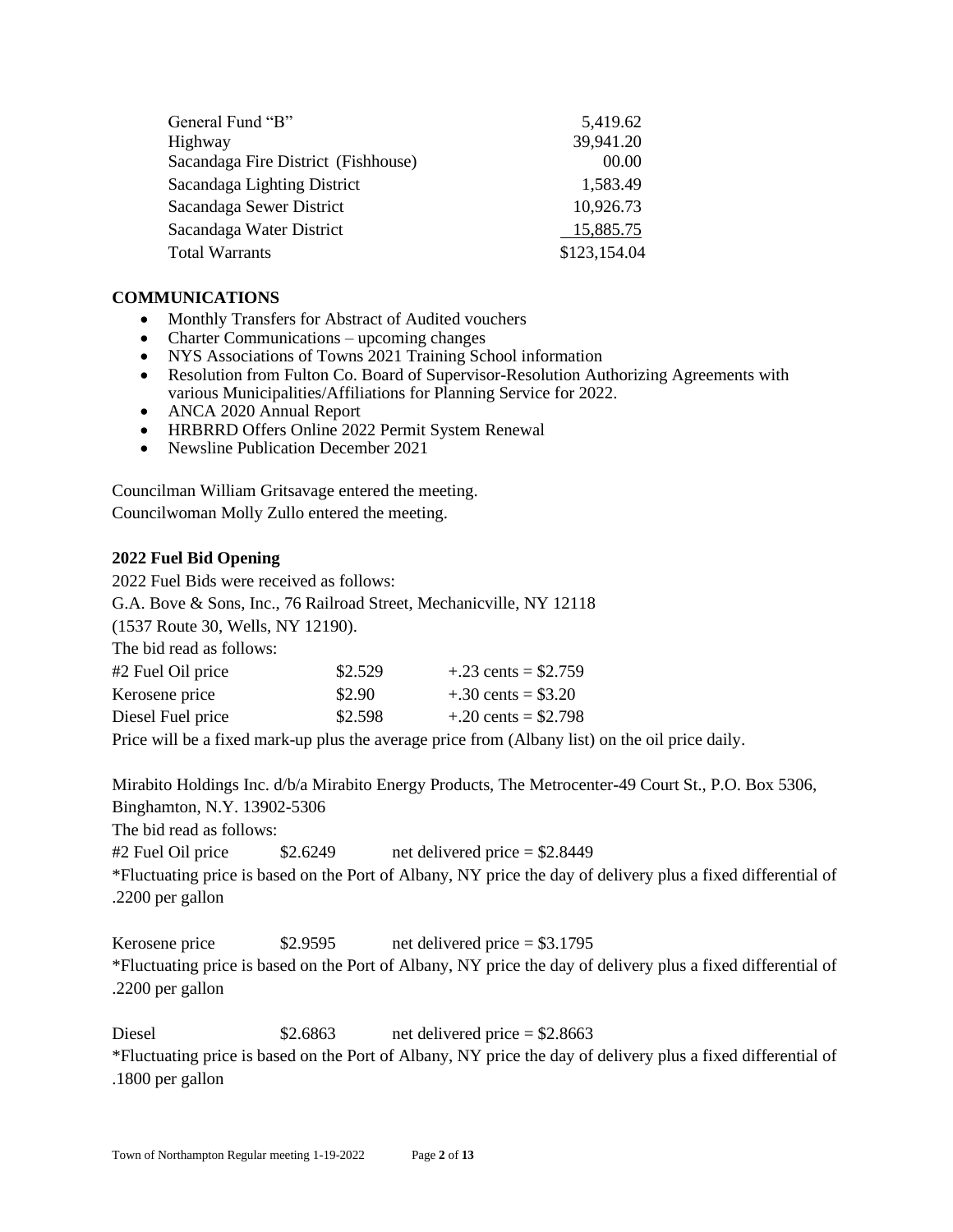**MOTION:** Councilman William Gritsavage motioned the approval and awarded the "2022 Fuel Bid" for the Town of Northampton that was received from Mirabito Holdings Inc. d/b/a Mirabito Energy Products, The Metrocenter-49 Court St., P.O. Box 5306, Binghamton, N.Y. 13902-5306.

The bid read as follows;

#2 Fuel Oil price  $$2.6249$  net delivered price  $= $2.8449$ \*Fluctuating price is based on the Port of Albany, NY price the day of delivery plus a fixed differential of .2200 per gallon

Kerosene price  $$2.9595$  net delivered price  $= $3.1795$ \*Fluctuating price is based on the Port of Albany, NY price the day of delivery plus a fixed differential of .2200 per gallon

Diesel  $$2.6863$  net delivered price  $= $2.8663$ \*Fluctuating price is based on the Port of Albany, NY price the day of delivery plus a fixed differential of .1800 per gallon Seconded by Councilman Darryl Roosa and Adopted by a vote of 5-Ayes: James Groff, William Gritsavage, Darryl Roosa, Collen Cordone and Molly Zullo Nays-0 Abstain-0

**Code Enforcement:** A total of \$267.50 was collected in fees for the month of December 2021. A total of (4) permits were issued in December 2021: #085-21 2-Car garage; #084-21 Roof, windows, siding, repair walls, doors and floors; 1-renewal and permit application 22x24 addition.

Code Enforcer Todd Unislawski reported he is currently working on assembling the information for submitting the annual 1203 report for the state. Some of the highlights for last year were a-Permits issued-90, 18 were either Municipal searches or temporary use permits. b-Of that, 11 were new homes. c-Valuation for all permits issued is estimated at more than \$3.1M. d-Fees for permits and Municipal searches, not including renewals was approximately \$8,000.00.

Robin purged a lot of open permits by sending letters and setting up inspections for me to complete from previous years resulting in a total of 90 Certificates of Occupancy or Certificates of Compliance some from as far back as 2015, only 8 were for 2021.

**MOTION:** Councilman William Gritsavage motioned to accept the Code Enforcement Officers Report as presented. Seconded by Councilwoman Colleen Cordone and passed by,

A Vote of 5-Ayes: James Groff, William Gritsavage, Darryl Roosa, Molly Zullo and Colleen Cordone  $N$ ays  $-0$ 

Abstain - 0

# **Highway:**

### **Roads:**

-Winter maintenance

-Cutting roadside Brush on Seven Hills Road and Olaf Johnson Road.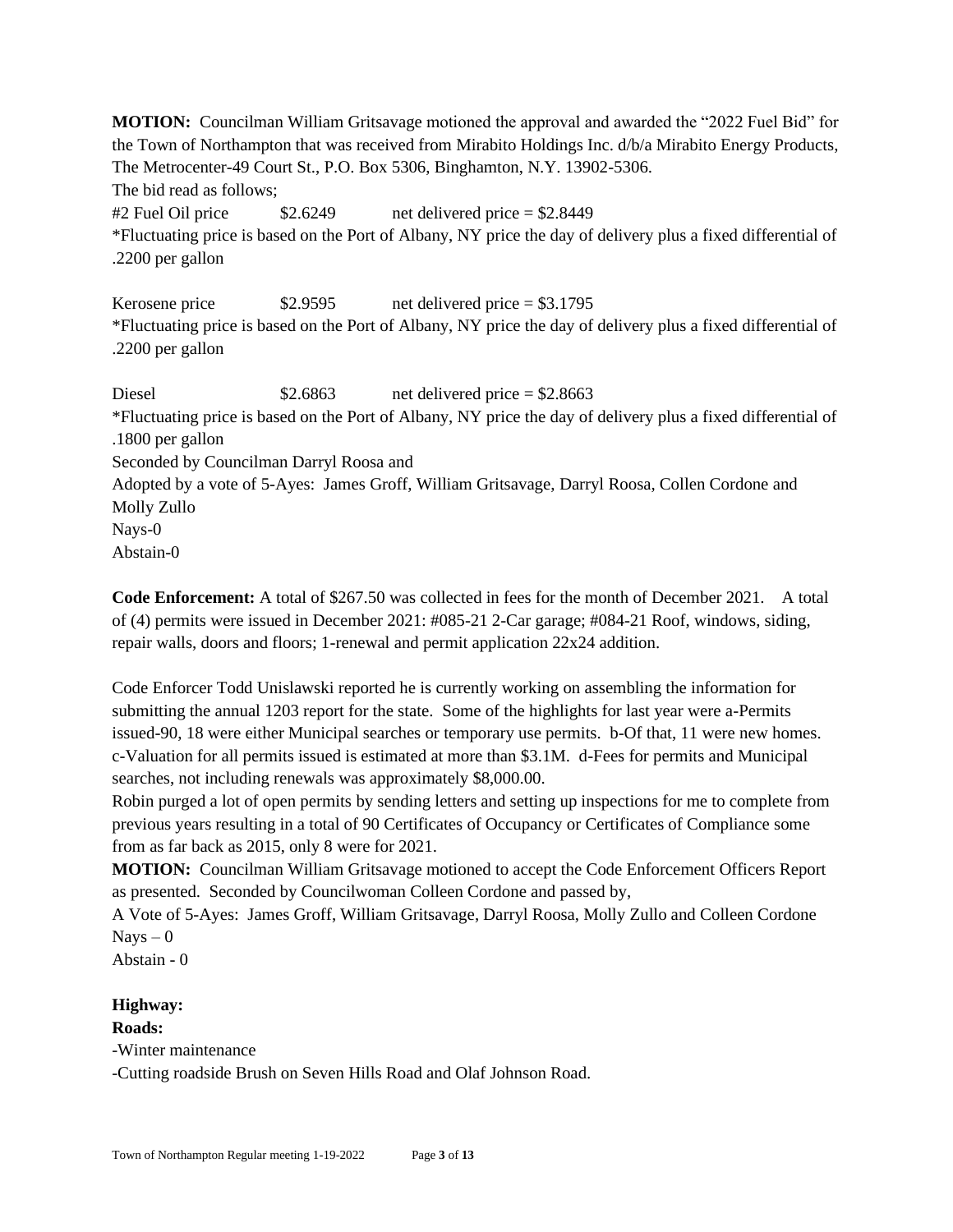-Working with National Grid contractors on Collins-Gifford Valley Road with preparation of power lines for the Woodward Lake Development. They are approximately 7 to 8 weeks into a 10 week job. The trees and brush has been cut for the power lines. They are having an issue with the wood being picked up on roadside stated Ken Cramer.

-Completed and submitted the land clearing debris report for DEC for the cemetery permit.

### **Repairs/Maintenance**

-Service completed on the 1999 Bucket loader

-Service completed on the 1995 wood chipper

-Service completed on the 2020 Ford pickup

-Sent two 24" wheels out to be reconditioned for the 2012 International truck.

### **New Business**

Town - 2022 Agreement for Expenditure of Highway Moneys (284 Agreement)

Ken Cramer mentioned that he is looking at paving 2.0 miles of road. That being on condition that we get all the CHIPS money that they award in the spring. So, I will not know exactly what we're going get and the PAVE NY winter recovery funds has been extended. I'm guessing that we are going to get something but I am not sure just what. Ken Cramer mentioned that he is looking at paving 2.0 miles of road. That being on condition that we get all the CHIPS money that they award in the spring. So, I will not know exactly what we're going get and the PAVE NY winter recovery funds has been extended. We are going to get something but I am not sure just what. Ken Cramer mentioned that he is looking at paving 2.0 miles of road. That being on condition that we get all the CHIPS money that they award in the spring. So, I will not know exactly what we're going get and the PAVE NY winter recovery funds has been extended. We are going to get something but I am not sure just what.

# **2022 Agreement for the Expenditure of Highway Moneys**

Councilman William Gritsavage moved to approve the Agreement between the Town Superintendent of the Town of Northampton, Fulton County, New York, and the undersigned members of the Town Board. Pursuant to the provisions of Section 284 of the Highway Law, we agree that moneys levied and collected in the Town for the repair and improvement of highways, and received from the State for State Aid for the repair and improvement of highways, shall be expended as follows:

- 1. GENERAL REPAIRS. The sum of \$10,000 shall be set aside to be expended for primary work and general repairs on 25 miles of town highways, including sluices, culverts and bridges having a span of less than five feet and boardwalks or renewals thereof.
- 2. PERMANENT IMPROVEMENTS. The following sums shall be set aside to be expended for the permanent improvement of Town highways.
	- a. On the road commencing at Town line-Seven Hills Road and leading to Half way point-Seven Hills Road, a distance of 2.0 miles, there shall be expended not over the sum of \$160,000.

| Type                                          | #6 Asphalt               |  |  |
|-----------------------------------------------|--------------------------|--|--|
| Width of travelled surface                    | - 20 Feet                |  |  |
| <b>Thickness</b>                              | $1\frac{1}{2}$ compacted |  |  |
| Sub base                                      | Asphalt/Gravel           |  |  |
| Councilwoman Molly Zullo seconded the motion. |                          |  |  |

ROLL CALL VOTE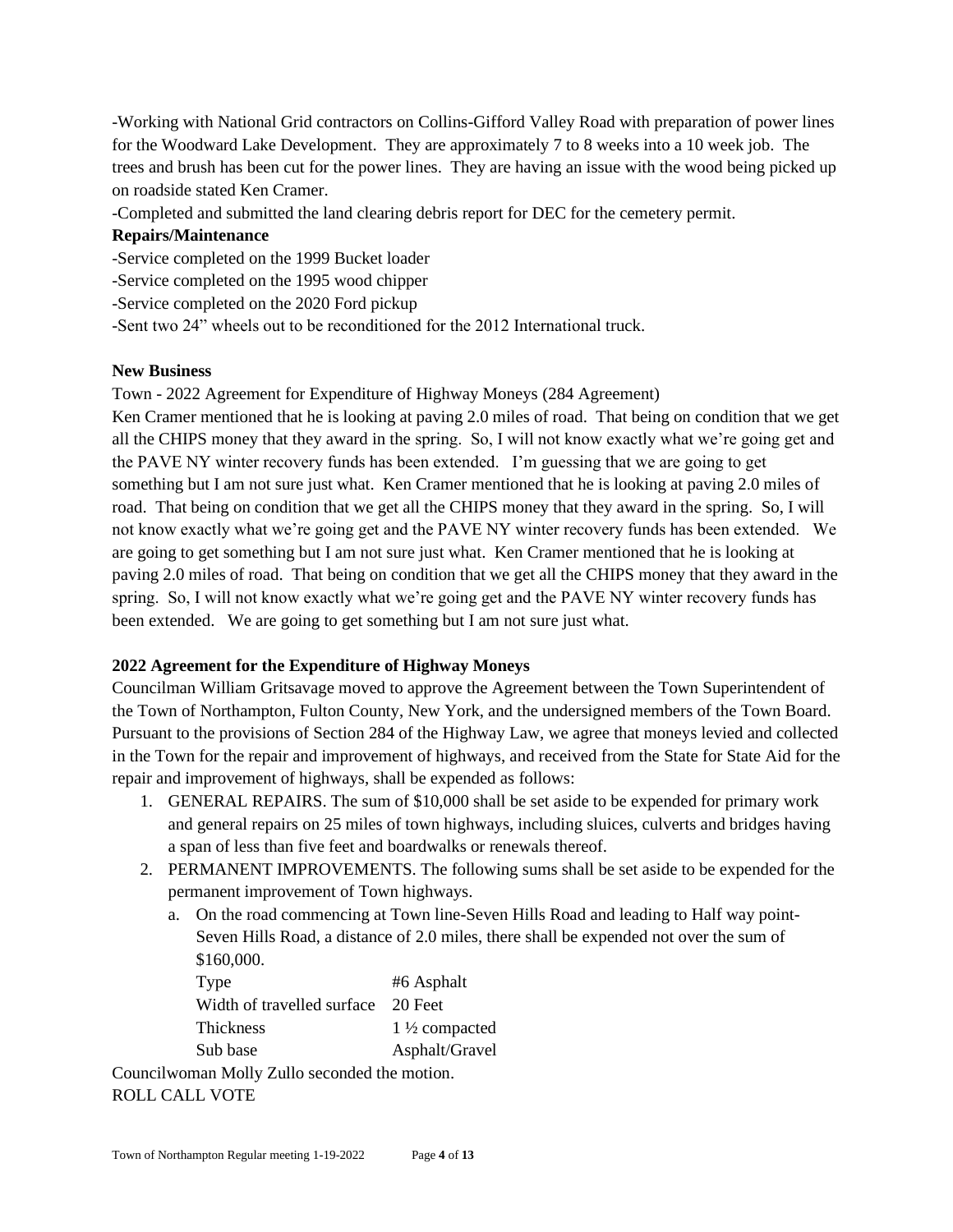| Supervisor Groff   | Aye | Darryl Roosa    | Aye |
|--------------------|-----|-----------------|-----|
| William Gritsavage | Aye | Colleen Cordone | Aye |
| Molly Zullo        | Ave |                 |     |

-The spillway bridge was not selected for funding under the Bridge NY Program. We can apply again for the 2022 cycle of funding if the board would want to apply, stated Ken Cramer. We should wait and vote when we find out when the next round will take place stated Supervisor Groff.

-Request permission to acquire price quotes for tree service work (crane/climber) for trees on Olaf Johnson right-of-way for road widening project.

This is a project we have been working all winter on with as much as we could cut stated Ken Cramer. We were working with Asplundh cutting all day and there are trees that don't fall under their jurisdiction and they are too far away from the line. It is too big for us to handle stated Ken Cramer. If the Board will allow me to get prices and have at least someone get the tops out of the trees down to where I can manage them safely with what we've got.

Supervisor James Groff mentioned that he didn't have a problem with that. You are better off cutting it back away from the road. I have to widen that road unfortunately, it was never built to spec's. It used to be a dirt road and nobody lived on it but the old farm house.

**MOTION:** Councilman William Gritsavage motioned to approve Highway Superintendent Ken Cramer to get quotes for tree service work (crane/climber) for trees on the Olaf Johnson Road right-of-way for road widening project. Councilwoman Molly Zullo seconded the motion and passed by, A Vote of 5-Ayes: James Groff, William Gritsavage, Darryl Roosa, Molly Zullo and Colleen Cordone

 $Nays - 0$ 

Abstain - 0

-Ken Cramer mentioned he received a phone call this afternoon from an individual in the Sacandaga Park. Her concern is the snowmobilers that are riding from the Sport Island Pub up to Vic's. They are using her stretch of sidewalk to ride their sleds on.

Her property is along Riverside Blvd and she is complaining about the fumes. She did complain about this last year explained Ken Cramer. There isn't much that I can do, but I did put some cones up and they disappeared the first night stated Ken Cramer. I put a snow fence up and that disappeared the second night. I piled snow on it and got death threats from snowmobilers saying that they were going to sue me. This fall I went to Miller's and bought a 3 foot concrete block and I set it on the edge of that. Now the snowmobilers are going around that and going up her bank and spinning her bank out and tearing up her sidewalk. Ken Cramer stated that he doesn't know if he has any recourse because he doesn't have any sidewalks in the Town. I told her I would bring her concern to the Town Board. Is there something we can do for her?

Supervisor James Groff stated that he wasn't sure if snowmobilers have the right to ride on that road. It was recommended that she keep the sidewalk cleared and maybe the snowmobilers will realize that they shouldn't be riding on the sidewalk. It was also recommended that she call the police.

There was discussion of someone having a problem with salt in their water near the old land fill and there was discussion on sanding the road there only and see what happens. It was asked, does the well met the public health standard?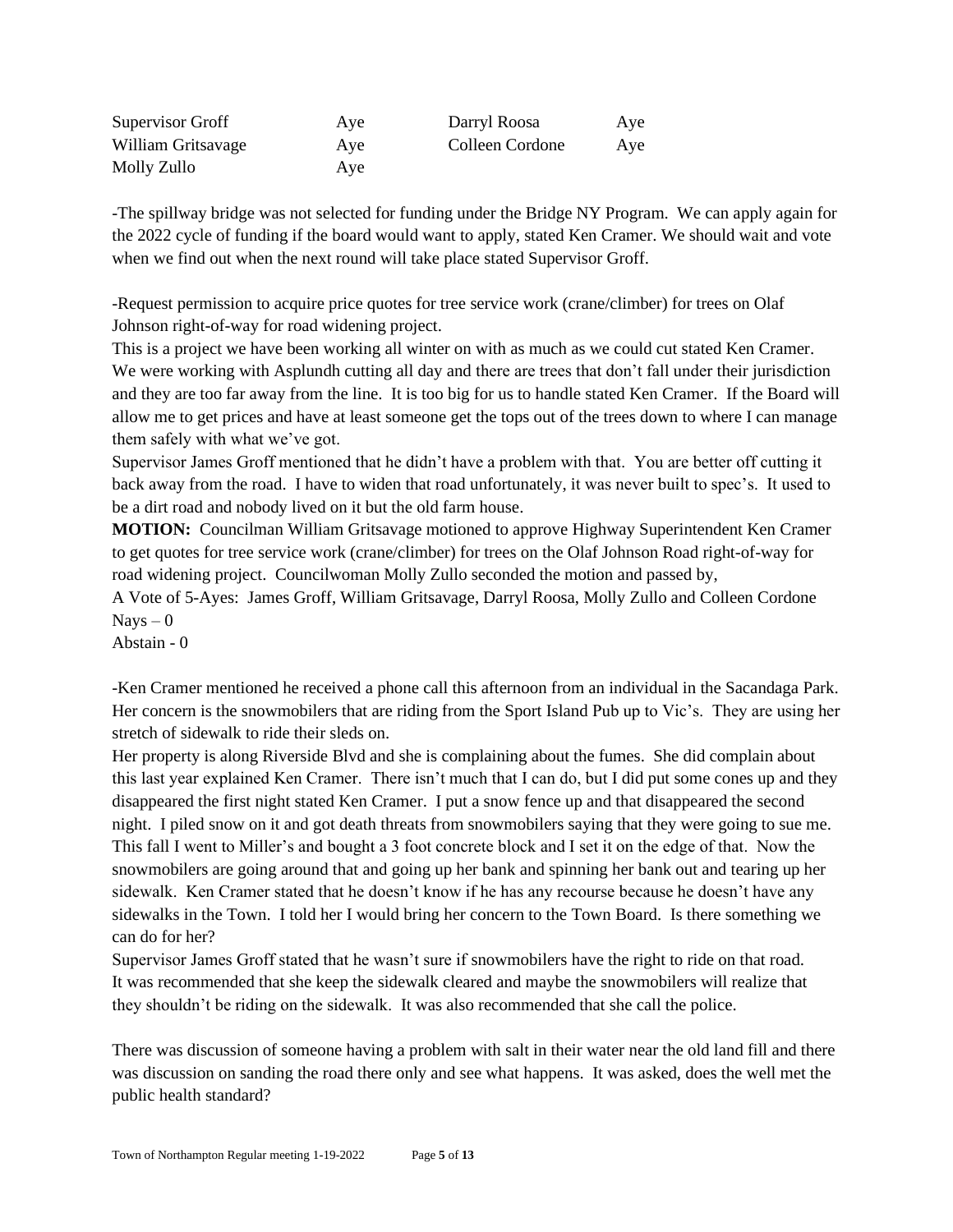For the record Ken Cramer stated that he will not add any salt on the road in that area for the rest of the season.

Ken Cramer stated that he is working on a salt reduction plan because the APA is going to require it. There are already areas where it is designated where they are going to do it.

There are towns that are already doing this but we don't have the money to see what doesn't work. I'll see what works for them and we'll go from there. Maybe by next winter we will have some kind of salt reduction plan we can go with and hopefully reduce some of that excess salt. The thing is that people are used to clear roads. It was explained that other states post signs along the road side stating that there are hazardous conditions and to slow down.

## **Justice:**

**MOTION:** Councilman William Gritsavage motioned to accept the Justices' Report, there were a total of 21 cases handled and \$2,061.00 was collected in fines for the month. Seconded by Councilwoman Colleen Cordone and passed by,

A Vote of 5-Ayes: James Groff, William Gritsavage, Darryl Roosa, Molly Zullo and Colleen Cordone  $Nays - 0$ 

Abstain - 0

Resolution Acknowledging Annual Examination and Sign-Off of the Town of Northampton Justice – 2021 Receipts, Ledger, monthly reports, deposits and monthly bank statements has been tabled until the next Town Board meeting.

**ELECTION:** The Fulton County Board of Elections wants to eliminate Fish House. The BOE wants those people in Fish House to come to the Town of Northampton to vote. They would consolidate that district with the Town of Northampton. I asked what the violations were and to send me the form. They say that the Church does not meet the disability standards for the width of the door and discussion on the ramp. Supervisor James Groff asked whether the Board wanted to reach out to the voters in Fish House if they want to come to a meeting with the Board and discuss it. At least give the residents a chance to talk about it with them and see what they think. It was suggested talking with the BOE explaining that we would send a notice to the residents in Fish House and hold a Special meeting for that purpose. It was also suggested placing a questionnaire in with the letter saying that if they can't make the meeting to please answer the questionnaire.

It was sated that the State has wanted to expand the polling places and make it easier for people to vote. Why is it people from up here have to travel to Gloversville or Johnstown to vote yet there is no early voting in the Town that they live in here? Why do they have to travel so far? It was felt it was not fair for people who live in out laying districts to have to travel that far to vote early.

Supervisor James Groff stated that he will gather the information and talk with them. If we have to call a Special meeting then we will call a Special meeting. I will get back with the Board on this.

### **ASSESSOR:**

**Recent changes to dates of Service for Veterans of Vietnam.**

**Res. 2022-03:** Resolution – Assessor – Authority to Grant Exemptions on the 2022 Town Assessment Roll.

The aforementioned resolution was offered by Councilman William Gritsavage and moved it adoption. Seconded by Councilman Darryl Roosa. and carried with a vote as follows ROLL CALL VOTE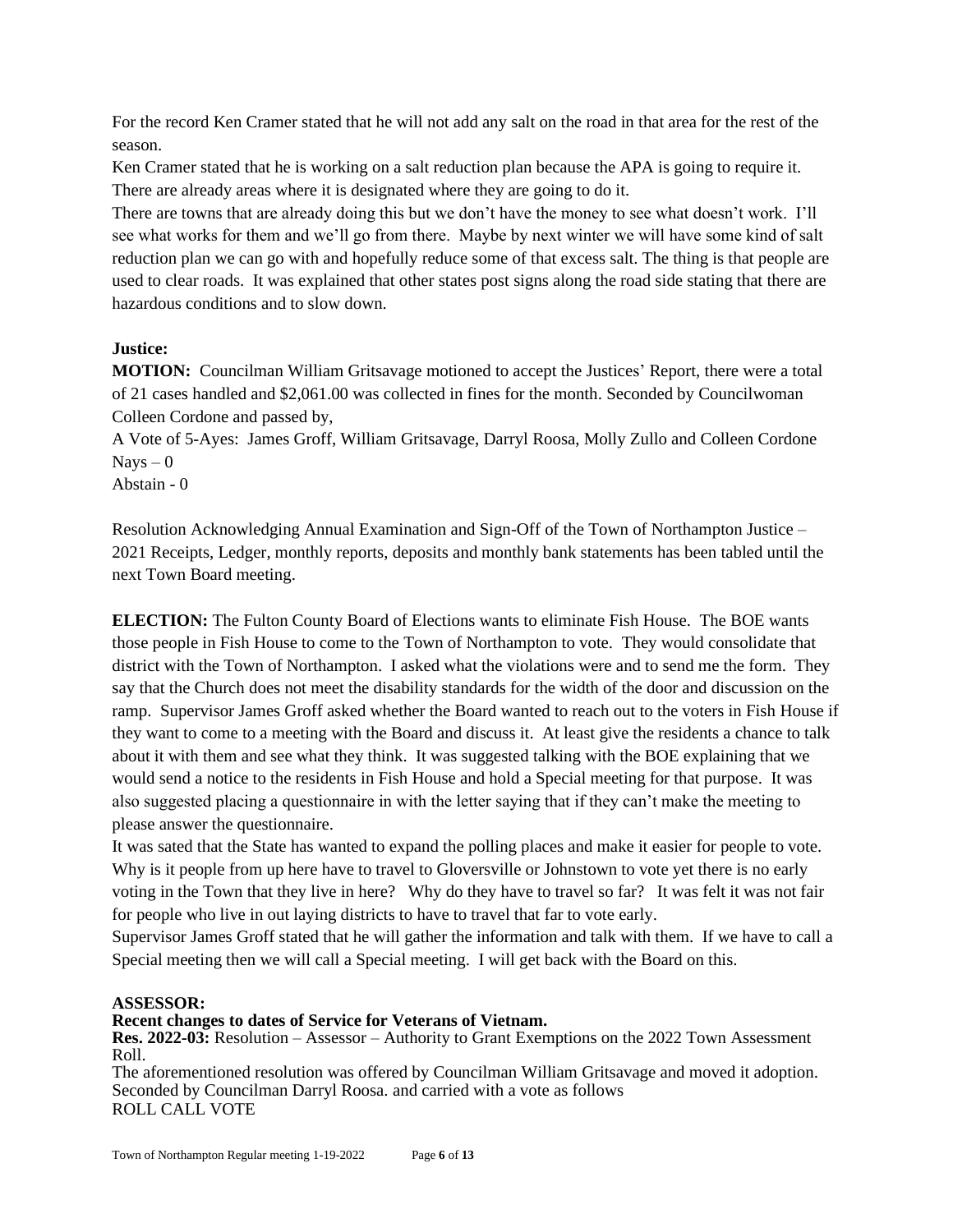| Supervisor Groff   | Aye | Darryl Roosa    | Aye |
|--------------------|-----|-----------------|-----|
| William Gritsavage | Aye | Colleen Cordone | Aye |
| Molly Zullo        | Aye |                 |     |

**ZONING BOARD OF APPEALS:** The January 26, 2022 ZBA meeting has been cancelled due to no new business coming before the board.

**PLANNING BOARD:** The January 5, 2022 Planning Board meeting has been cancelled. The next scheduled meeting is February 2, 2022 at 5 p.m.

**2022 Agreement between the Town of Northampton and County of Fulton for Planning Services**. **MOTION:** Councilman Gritsavage motioned to authorize Supervisor Groff to execute said Agreement between the Town of Northampton and County of Fulton for Planning Services, effective January 1, 2022 through December 31, 2022. The Town shall compensate the County in an amount not to exceed \$1,200.00 in 2022 for Planning Services.

Seconded by Councilwoman Colleen Cordone and carried with a vote as follows.

A Vote of 5-Ayes: James Groff, William Gritsavage, Darryl Roosa, Molly Zullo and Colleen Cordone  $Nays - 0$ 

Abstain - 0

**Youth/Rec:** The Joint Youth Commission will be holding a meeting on Wednesday, February 09, 2022 at 6 p.m.

The Town Clerk's office received a phone call from a person inquiring if the Town/Village would consider opening the gate at the beach for snowmobilers so they could get on the ice to ice fish. In the past there was no gate at the beach.

Supervisor James Groff stated that the gate will not be opened. He discussed this with Mayor John Spaeth and it was agreed that the gate would not be opened and if anyone wanted to get on the ice to ice fish they can go to the Northampton Campsite or the Northville Boat Launch to get onto the ice.

**Historic:** Northville Northampton Historical News Letter entitled "Penny Candy in Northville".

### **Ambulance:**

**Res. 2022-04:** Resolution Amending the Northampton Ambulance Service BYLAWS and OPERATION **PROCEDURES** 

The aforementioned resolution was offered by Councilman William Gritsavage and moved its adoption. Seconded by Councilman Darryl Roosa and carried with a vote as follows.

ROLL CALL VOTE

| <b>Supervisor James Groff</b> | Aye | Darryl Roosa    | Aye |
|-------------------------------|-----|-----------------|-----|
| William Gritsavage            | Aye | Colleen Cordone | Aye |
| Molly Zullo                   | Aye |                 |     |

### **NEW MEMBER ON NAS**

**MOTION:** Councilman Darryl Roosa motioned to accept Mark Souza as a new member on the Northampton Ambulance Service. Councilwoman Molly Zullo seconded the motion and carried with a vote as follows:

A Vote of 5-Ayes: James Groff, William Gritsavage, Darryl Roosa, Molly Zullo and Colleen Cordone  $Nays - 0$ 

Abstain - 0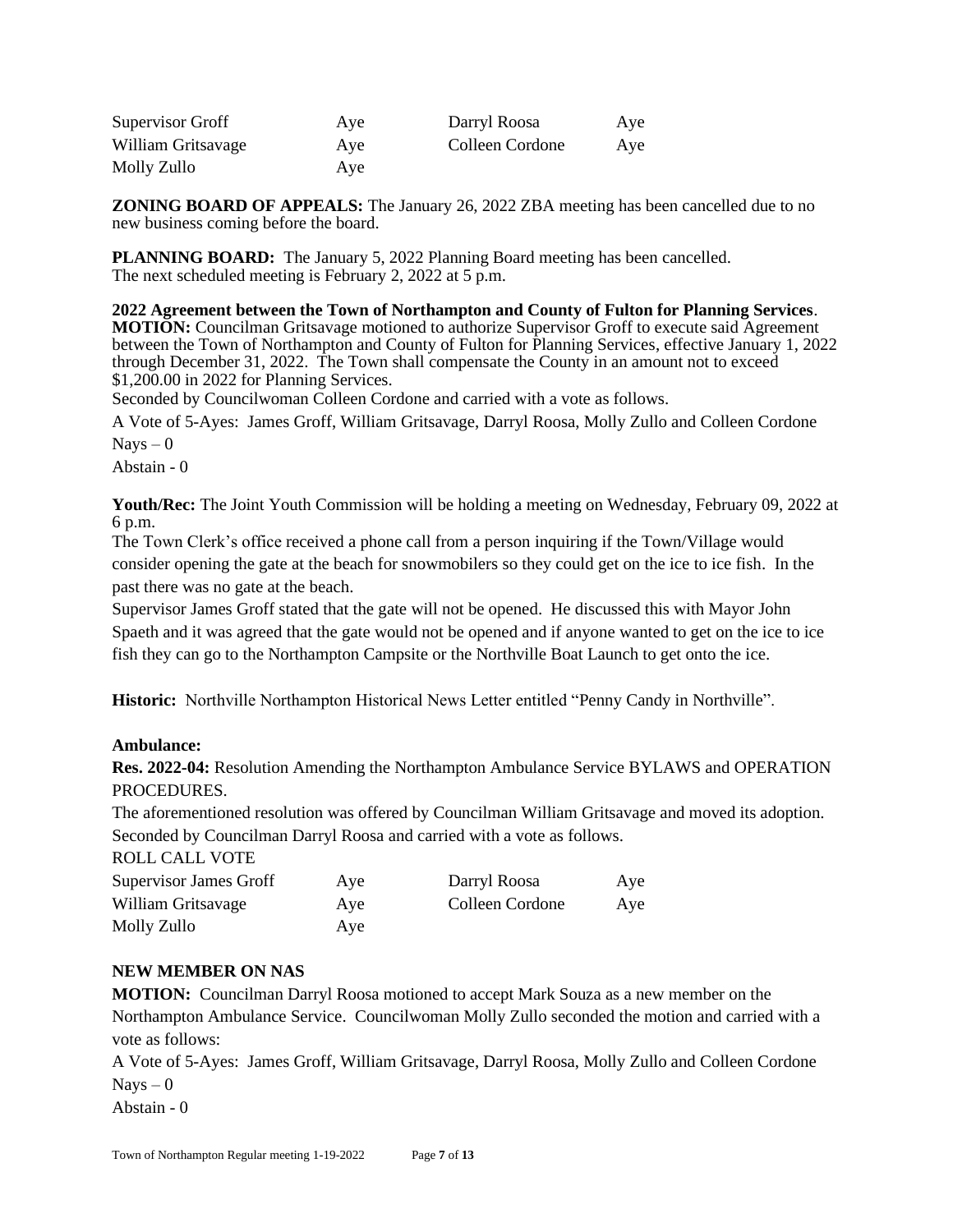**MOTION:** A motion was made by Councilman William Gritsavage to amend the portion of the Officers' to be reappointed by the Town Board: Jack Farquhar, EMS Chief; Jonathan Vanalstyne: 1<sup>st</sup> Asst. EMS Chief; and Open position 1<sup>st</sup> Asst. EMS Chief to read as follows: "Jack Farquhar and Jonathan VanAlstyne as CO-Chiefs and Open 1st Asst. EMS Chief. To also approve the 2022 Officers to serve on the Northampton Ambulance Service Secretary – Kimberly Sakadolsky Representative – Joy Allen Representative – Tom Fifield Representative – Jerry Wildermuth Alt. Representative – Lynn Jacquard Seconded by Councilwoman Colleen Cordone and carried with a vote as follows: A Vote of 4-Ayes: James Groff, William Gritsavage, Darryl Roosa, and Colleen Cordone  $Nays - 0$ Abstain – 1 Molly Zullo

**MOTION:** A motion was made by William Gritsavage to approve the aforementioned amendment "Jack Farquhar and Jonathan VanAlstyne as CO-Chiefs" and to also accept the following officers on the Northampton Ambulance Service. 2022 Officers to serve on the Northampton Ambulance Service Secretary – Kimberly Sakadolsky Representative – Joy Allen Representative – Tom Fifield Representative – Jerry Wildermuth Alt. Representative – Lynn Jacquard Seconded by Councilman Darryl Roosa and carried with a vote as follows: A Vote of 4-Ayes: James Groff, William Gritsavage, Darryl Roosa, and Colleen Cordone  $Nays - 0$ Abstain – 1 Molly Zullo

#### **Refuse and Garbage:**

The 2021 Fulton County Recycling Calendars are available at the Town Clerk's Office.

Monday, January 17, 2022 is an official holiday, Martin Luther King Day. The transfer station was **closed**. The station was **open** on Tuesday, January 18, 2022 regular hours.

Monday, February 21, 2022 is an official holiday, Presidents' Day. The transfer station will be **closed**. The station will be **open** on Tuesday, February 22, 2022 regular hours.

**HAULING FEES:** The month of December 31, 2021 fees were as follows:

| <b>County Transfer Haul</b>       | 32.26 Ton @ \$53 | \$1,762.78 |
|-----------------------------------|------------------|------------|
| <b>Municipal Direct Haul</b>      | 54.02 Ton @ \$33 | \$1,782.66 |
| Curbside Recycling                | 54.02 Ton @ \$30 | \$300.90   |
| <b>Transfer Station Recycling</b> | 6.98 Ton @ \$20  | \$139.60   |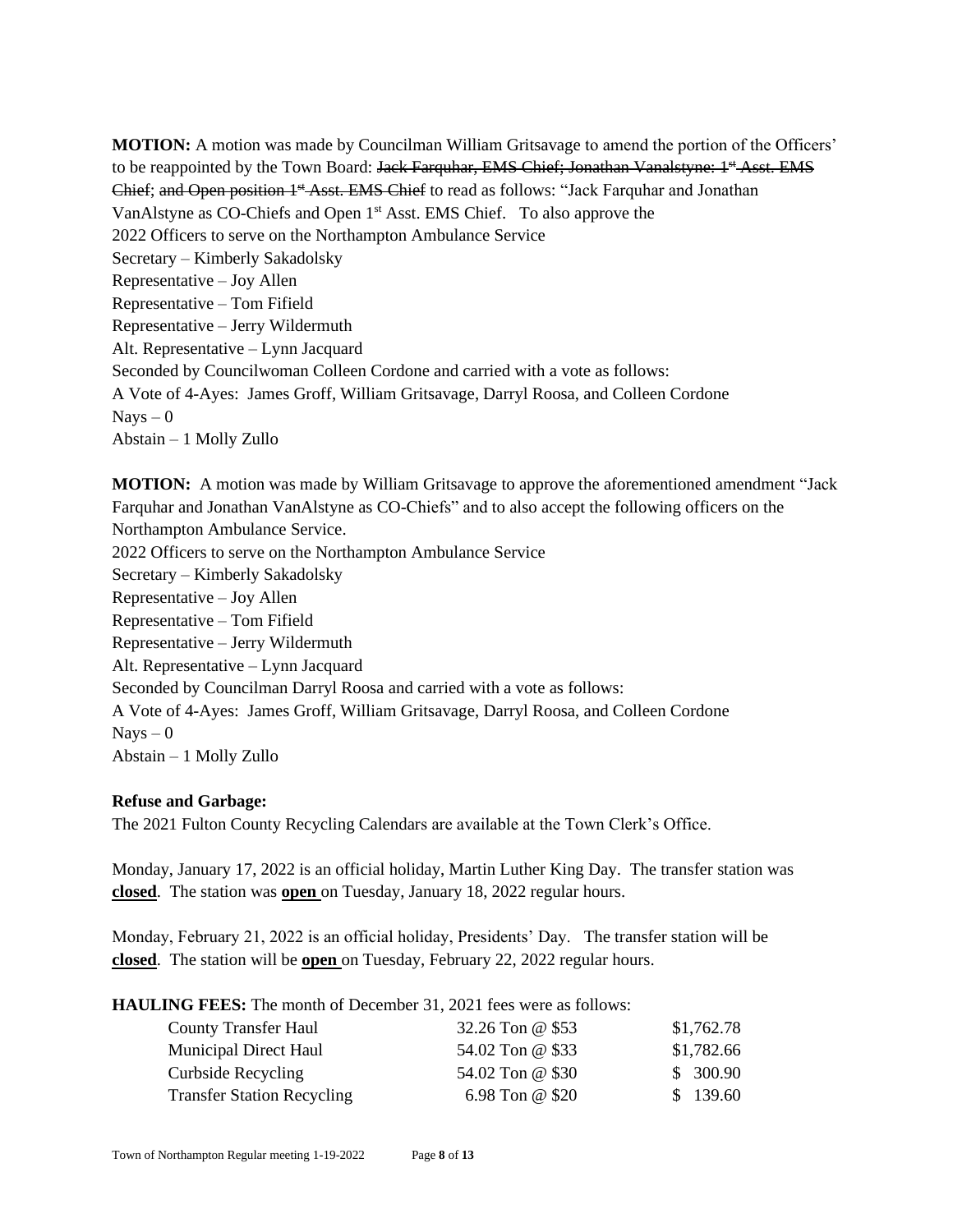| Metal Hauling Fee | 2.56 Ton @ $$20$ | <sup>S</sup> | 51.20      |
|-------------------|------------------|--------------|------------|
| Wood Chips        | 46.59 Ton @ \$00 | S.           | 00.00      |
| Total             |                  |              | \$4,037.14 |

### **The Great Sacandaga Lake Fire District otherwise known as The Northville Fire Dept.:**

The Great Sacandaga Lake Fire District regular monthly meetings will take place the third Monday of each month in the Firehouse meeting room at 5:30 p.m.

## **SACANDAGA PARK WATER & SEWER:**

### **December 2021**

Water:

-December 2020 usage – 1,453,000 gallons pumped

-December 2021 usage – 1,000,000 gallons pumped

Meters:

- Read meters for quarterly billing cycle.

-several users flagged for extremely high usage

-Ken Cramer mentioned that he informed them of the issues and the offenders have said they are not going to pay their bill. They do not care what it running through the meter. One is using 1,500 gallons a day.

The attorney stated that there is a law in Gloversville so that they can shut off the owner's water if the bill is not paid by the due date. Do you have procedures for turning off the water if the water bill is not paid in full by the due date? The response was no. Do you have a valve at the street that you can turn the water off. The response was some have the valves inside of their homes.

If you offered water or sewer to another municipality they should form a Water/Sewer District. The Town of Mayfield should create a Water/Sewer District for the out users so they can enforce the rules stated the Attorney. This is because you do not have the authority to enforce your rules with that municipality. You do not have jurisdiction in the Town of Mayfield.

Repairs/Maintenance: -Normal maintenance

Wastewater: -December-2020- daily average flow 25,000 gallons -December-2021- daily average flow 41,386 gallons

Repair/Maintenance: -Nothing new to report.

There was discussion on how it was suggested by the Town Attorney for the Clerk to call the Association of Towns to ask for example water and sewer procedures and legislation material for the Town Board to review. It was stated that the Town of Mayfield needs to establish a Water District for the out users in the Town of Northampton Water District.

Also ask for rules and procedures for the Town to follow on abandoned cemeteries.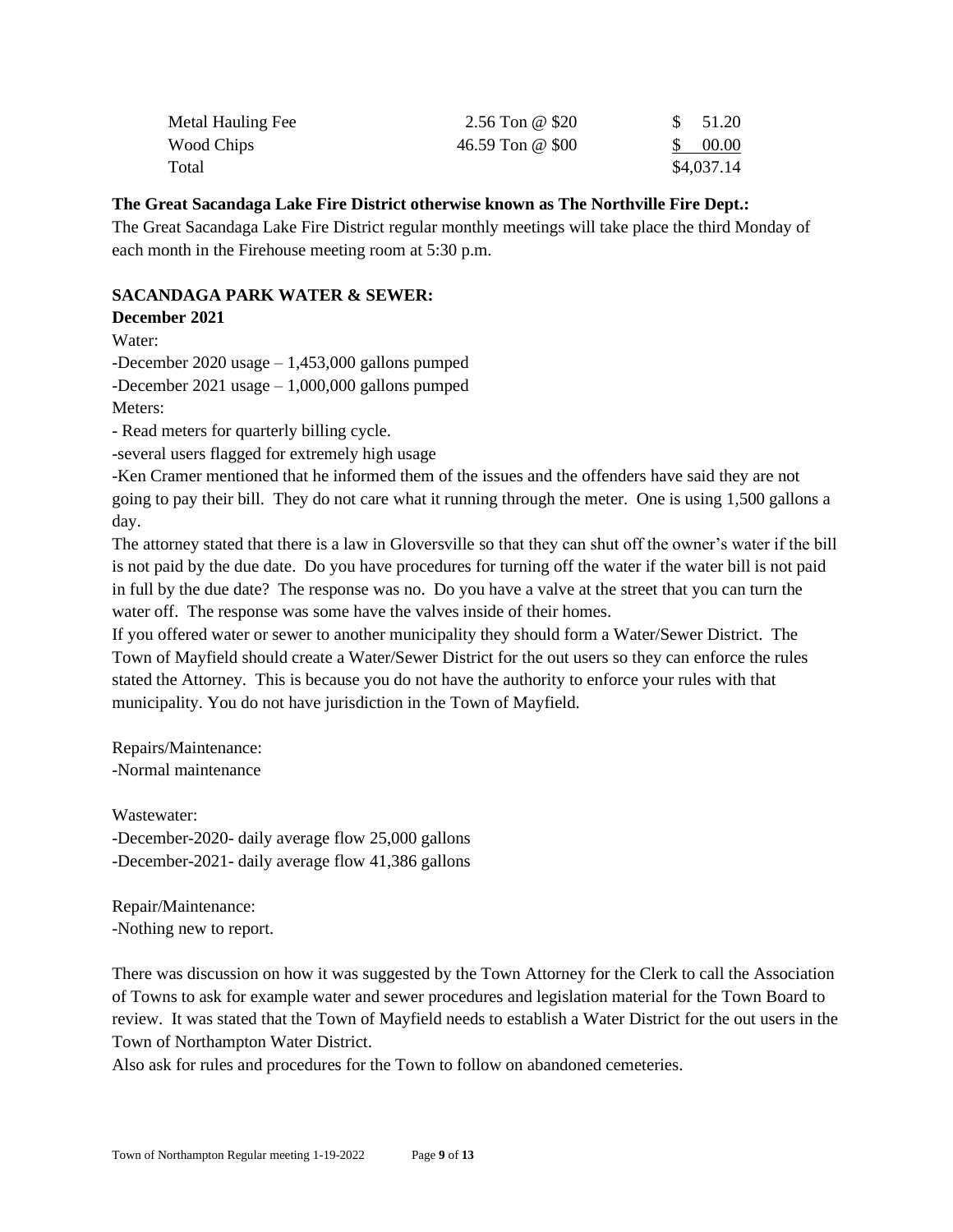**The Great Sacandaga Lake Fire District otherwise known as The Northville Fire Department:** It was so noted that the Great Sacandaga Lake Fire District will be holding their regular meetings on the third Monday of each month in the Firehouse meeting room at 5:30 p.m.

## **TOWN CLERK:**

**MOTION:** Councilman Darryl Roosa motioned to approve the Town Clerk's December 2021 monthly report and the Town Clerk's Annual 2021 report as presented by the Town Clerk. Seconded by Councilwoman Molly Zullo and passed by,

A Vote of 5-Ayes: James Groff, William Gritsavage, Darryl Roosa, Molly Zullo and Colleen Cordone Nays-0

Abstain-0

**01/01/2022 Page 1**

#### **Town Clerk Monthly Report December 01, 2021 - December 31, 2021 :**

| Account#<br>Local Share | <b>Account Description</b>         | Fee Description          | Qty                    |
|-------------------------|------------------------------------|--------------------------|------------------------|
| A1255<br>2.21           | Conservation                       | Conservation             | $\overline{c}$         |
|                         | <b>Death Certificate</b><br>100.00 | <b>Death Certificate</b> | 10                     |
|                         | Marriage Certificate<br>30.00      | Marriage Certificate     | $\mathbf{3}$           |
|                         | <b>Registrar Fee</b><br>44.00      | <b>Registrar Fee</b>     | $\overline{2}$         |
|                         |                                    |                          | Sub-Total:<br>\$176.21 |
| A2130<br>480.00         | <b>Transfer Station</b>            | <b>Transfer Station</b>  | 48                     |
|                         |                                    |                          | Sub-Total:<br>\$480.00 |
| A2544<br>7.00           | Dog Licensing                      | Female, Spayed           | 1                      |
|                         |                                    |                          | Sub-Total:<br>\$7.00   |
| A2770<br>7.00           | <b>Minor Sales</b>                 | Fax                      | $\overline{7}$         |
|                         |                                    |                          | Sub-Total:<br>\$7.00   |
| B2555<br>267.50         | <b>Building Permits</b>            | <b>Building Permits</b>  | $\overline{4}$         |
|                         |                                    |                          | Sub-Total:<br>\$267.50 |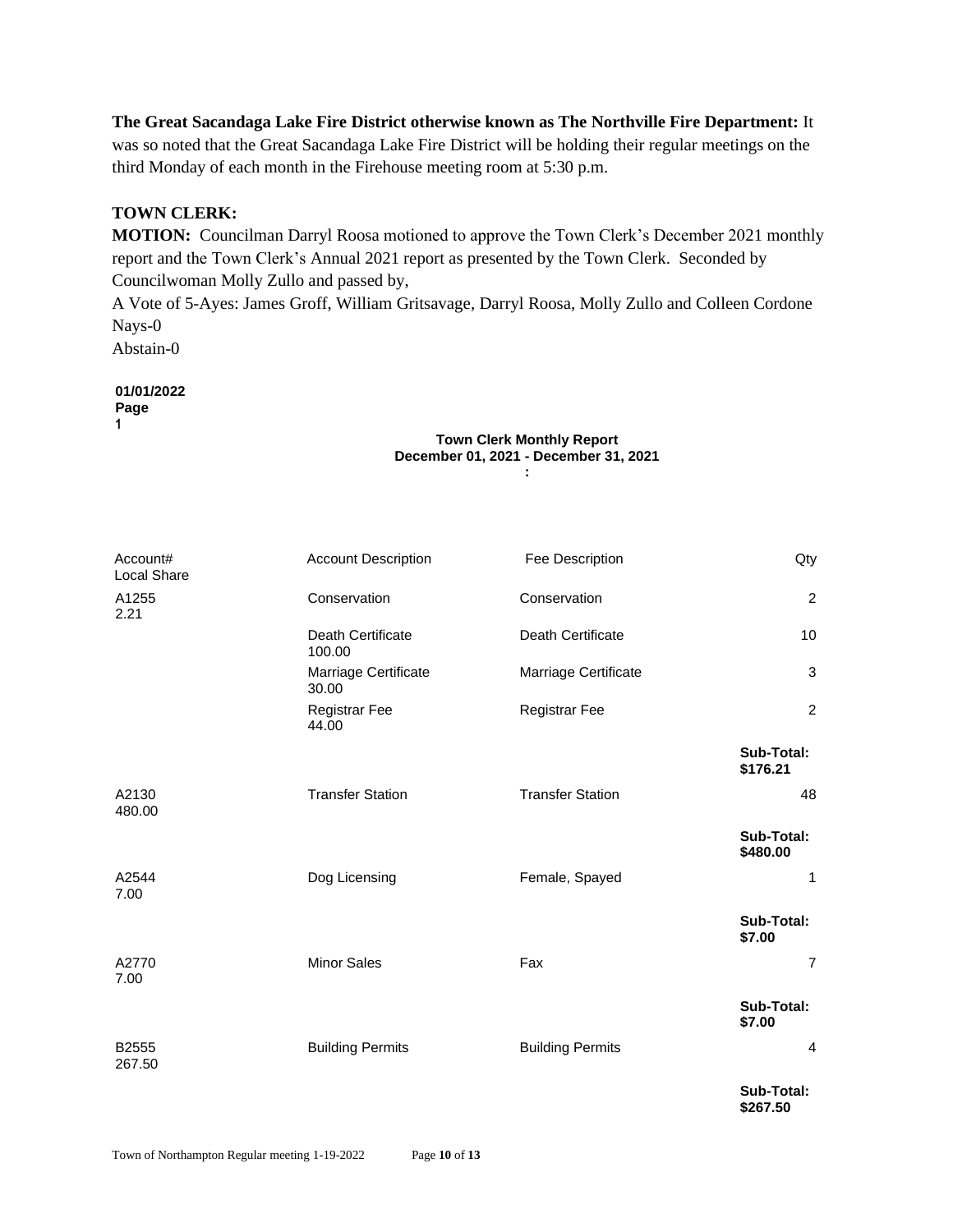#### **Total Local Shares Remitted: \$937.71**

| <b>Total State, County &amp; Local Revenues:</b><br>\$38.79 |                                                           | \$976.50 | <b>Total Non-Local Revenues:</b> |
|-------------------------------------------------------------|-----------------------------------------------------------|----------|----------------------------------|
|                                                             | Amount paid to: NYS Environmental Conservation            |          | 37.79                            |
|                                                             | Amount paid to: NYS Ag. & Markets for spay/neuter program |          | 1.00                             |

To the Supervisor:

Pursuant to Section 27, Sub 1, of the Town Law, I hereby certify that the foregoing is a full and true statement of all fees and monies received by me, Elaine Mihalik, Town Clerk, Town of Northampton during the period stated above, in connection with my office, excepting only

such fees and monies, the application of which are otherwise provided for by law.

Supervisor **Date** Date Town Clerk Date

#### **Town Clerk's Annual Report for 2021**

#### **01/01/2022 Page 1**

#### **Town Clerk Monthly Report January 01, 2021 - December 31, 2021 :**

Account# Account Description Fee Description Gty Local Share A1255 Birth Certificate Birth Certificate 2 20.00 Conservation Conservation 284 481.58 Death Certificate Death Certificate 118 1,180.00 Marriage Certificate **Marriage Certificate** 10 100.00 Registrar Fee 5 110.00 Town Clerk Fees **Marriage License** 14 175.00 **Sub-Total: \$2,066.58** A2130 **Hardfill Site 19 Hardfill Site 1 Hardfill Site** 7 300.00 Transfer Station Transfer Station 908 9,070.00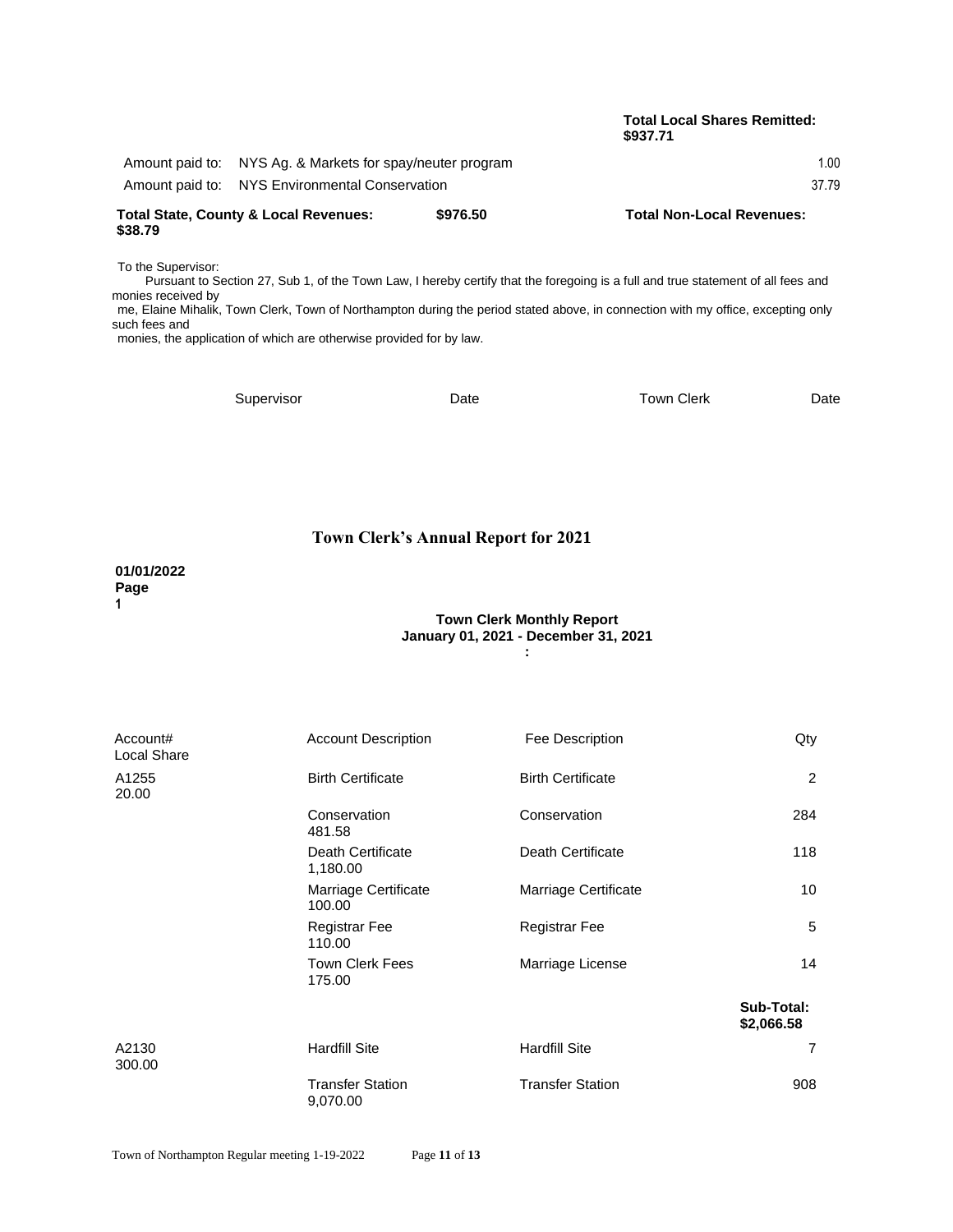|                                          |                                                          |             |                                                                                                                                                                                                                                                                      | Sub-Total:<br>\$9,370.00            |
|------------------------------------------|----------------------------------------------------------|-------------|----------------------------------------------------------------------------------------------------------------------------------------------------------------------------------------------------------------------------------------------------------------------|-------------------------------------|
| A2544<br>0.00                            | Dog Licensing                                            |             | <b>Exempt Dogs</b>                                                                                                                                                                                                                                                   | 3                                   |
|                                          |                                                          |             | Female, Spayed<br>644.00                                                                                                                                                                                                                                             | 92                                  |
|                                          |                                                          |             | Female, Unspayed<br>182.00                                                                                                                                                                                                                                           | 14                                  |
|                                          |                                                          |             | Male, Neutered<br>623.00                                                                                                                                                                                                                                             | 89                                  |
|                                          |                                                          |             | Male, Unneutered<br>247.00                                                                                                                                                                                                                                           | 19                                  |
|                                          |                                                          |             | <b>Replacement Tags</b><br>3.00                                                                                                                                                                                                                                      | 1                                   |
|                                          |                                                          |             |                                                                                                                                                                                                                                                                      | Sub-Total:<br>\$1,699.00            |
| A2770<br>48.00                           | <b>Minor Sales</b>                                       |             | Fax                                                                                                                                                                                                                                                                  | 48                                  |
|                                          | Photo Copy<br>118.25                                     |             | Photo Copy                                                                                                                                                                                                                                                           | 473                                 |
|                                          |                                                          |             |                                                                                                                                                                                                                                                                      | Sub-Total:<br>\$166.25              |
| B2555<br>11,780.00                       | <b>Building Permits</b>                                  |             | <b>Building Permits</b>                                                                                                                                                                                                                                              | 116                                 |
|                                          |                                                          |             |                                                                                                                                                                                                                                                                      | Sub-Total:<br>\$11,780.00           |
| B2770<br>275.00                          | <b>Municipal Searches</b>                                |             | <b>Municipal Searches</b>                                                                                                                                                                                                                                            | 11                                  |
|                                          |                                                          |             |                                                                                                                                                                                                                                                                      | Sub-Total:<br>\$275.00              |
|                                          |                                                          |             | \$25,356.83                                                                                                                                                                                                                                                          | <b>Total Local Shares Remitted:</b> |
|                                          | Amount paid to: New York State DOH for Marriage Licenses |             |                                                                                                                                                                                                                                                                      | 315.00                              |
| Amount paid to:                          | NYS Ag. & Markets for spay/neuter program                |             |                                                                                                                                                                                                                                                                      | 280.00                              |
|                                          | Amount paid to: NYS Environmental Conservation           |             |                                                                                                                                                                                                                                                                      | 8,603.42                            |
| \$9,198.42                               | <b>Total State, County &amp; Local Revenues:</b>         | \$34,555.25 |                                                                                                                                                                                                                                                                      | <b>Total Non-Local Revenues:</b>    |
| To the Supervisor:<br>monies received by |                                                          |             | Pursuant to Section 27, Sub 1, of the Town Law, I hereby certify that the foregoing is a full and true statement of all fees and<br>me, Elaine Mihalik, Town Clerk, Town of Northampton during the period stated above, in connection with my office, excepting only |                                     |

such fees and monies, the application of which are otherwise provided for by law.

Supervisor **Calcular Date** Date **Calcular Date** Town Clerk Date